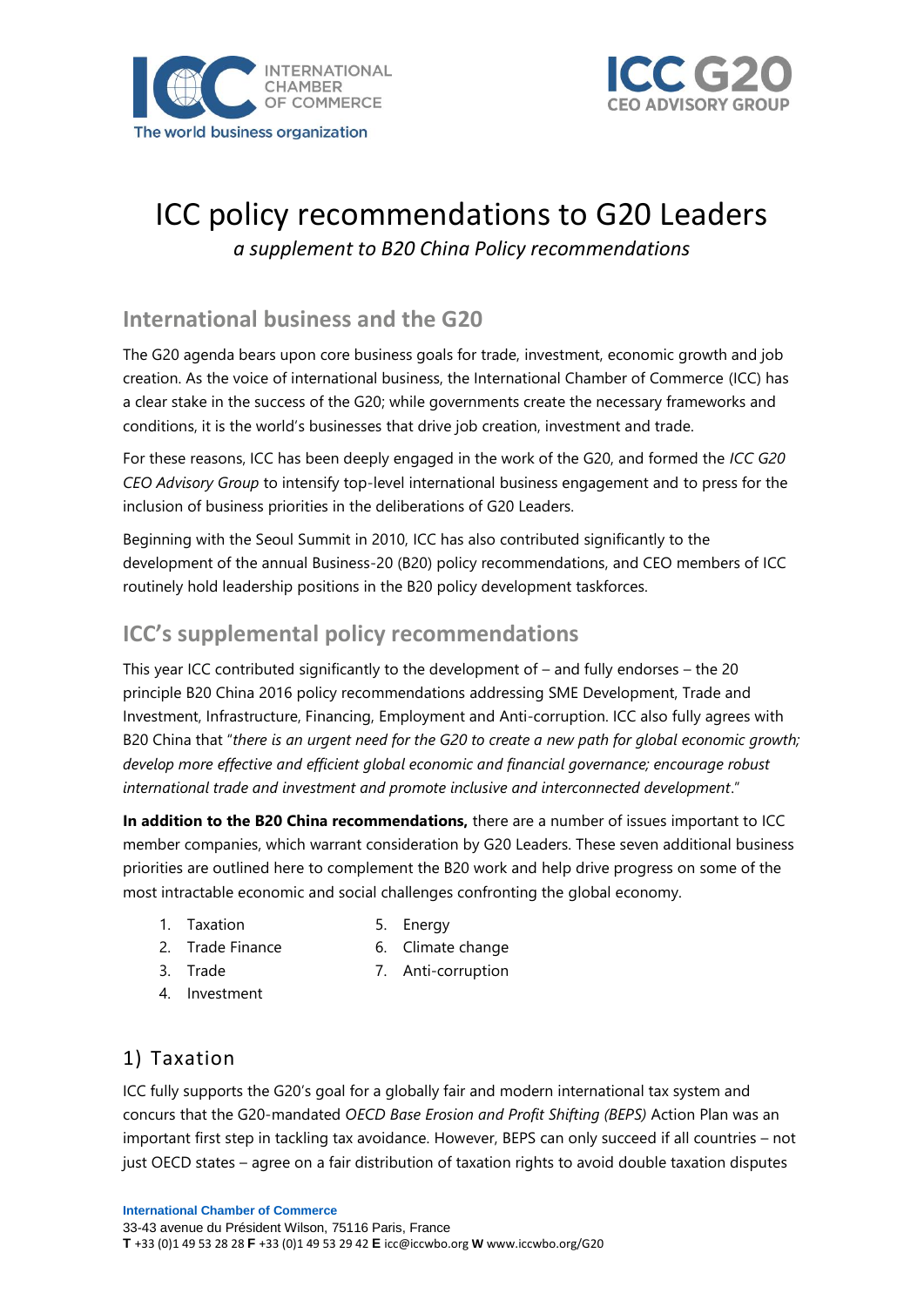that would stifle cross-border trade and investment. ICC therefore welcomes OECD's plan to allow all countries to participate in the implementation of the OECD/G20 BEPS Action Plan.

ICC continues to be concerned that compliant taxpayers will suffer collateral damage as a result of a tightening of international tax rules and the uncertainty created by their interpretation and implementation. Effective dispute resolution mechanisms will be needed to mitigate a *tsunami* of double taxation cases and associated tax disputes anticipated in the coming years. To this end, ICC offers its full support and extensive expertise in the areas of taxation and dispute resolution to the G20 and OECD and has already initiated collaboration with the United Nations in this area.

ICC acknowledges the growing international pressure for increased financial transparency and subsequent proposals for public disclosure of country-by-country (CbC) tax reports. ICC recognizes the role of CbC reporting as a high-level risk assessment tool to ensure businesses pay the correct amount of tax and as an important instrument to help tax authorities improve their ability to assess tax liabilities of their taxpayers, with the explicit provision that this information remains confidential.

#### *Recommendations*

- Achieve coordinated and consistent implementation of the G20/OECD BEPS Action Plan, ensuring that all countries – not just OECD states – work together towards a consistent international tax landscape.
- Continue efforts to align investment and tax policies to facilitate greater consistency internationally and incentivize cross-border trade, investment, jobs and economic growth.
- Ensure effective dispute resolution mechanisms are in place to mitigate double taxation cases and associated tax disputes.
- Maintain the confidentiality of commercially-sensitive business information in CbC tax reports and ensure that all countries and jurisdictions implement the global standards, including new tax transparency measures related to the automatic exchange of financial account information between national tax offices.

# 2) Trade Finance

l

Financing international trade, both through traditional mechanisms and through fast-growing supply chain finance, is critical to international development, economic value creation and global inclusion. However, although trade finance supports as much as 80% of global merchandise trade flows, it remains difficult to access in emerging markets and for small and medium-sized enterprises (SMEs), with global unmet demand estimated at US\$1 trillion or more annually.

G20 governments can materially impact global trade, create economic growth and drive economic/social inclusion by taking specific measures to facilitate access to affordable trade financing, and by supporting initiatives by the ICC Banking Commission<sup>1</sup>, the World Trade Organization (WTO) and the multilateral development banks around trade finance.

Equitable, risk-aligned and consistent regulatory (capital and compliance) treatment of trade finance is critical, including appropriate treatment of multilateral or export credit backed – thus risk

<sup>1</sup> With 80 years of experience and more than 600 Members in +100 Countries, the ICC Banking Commission carries the reputation as the most authoritative international business voice in the field of trade finance.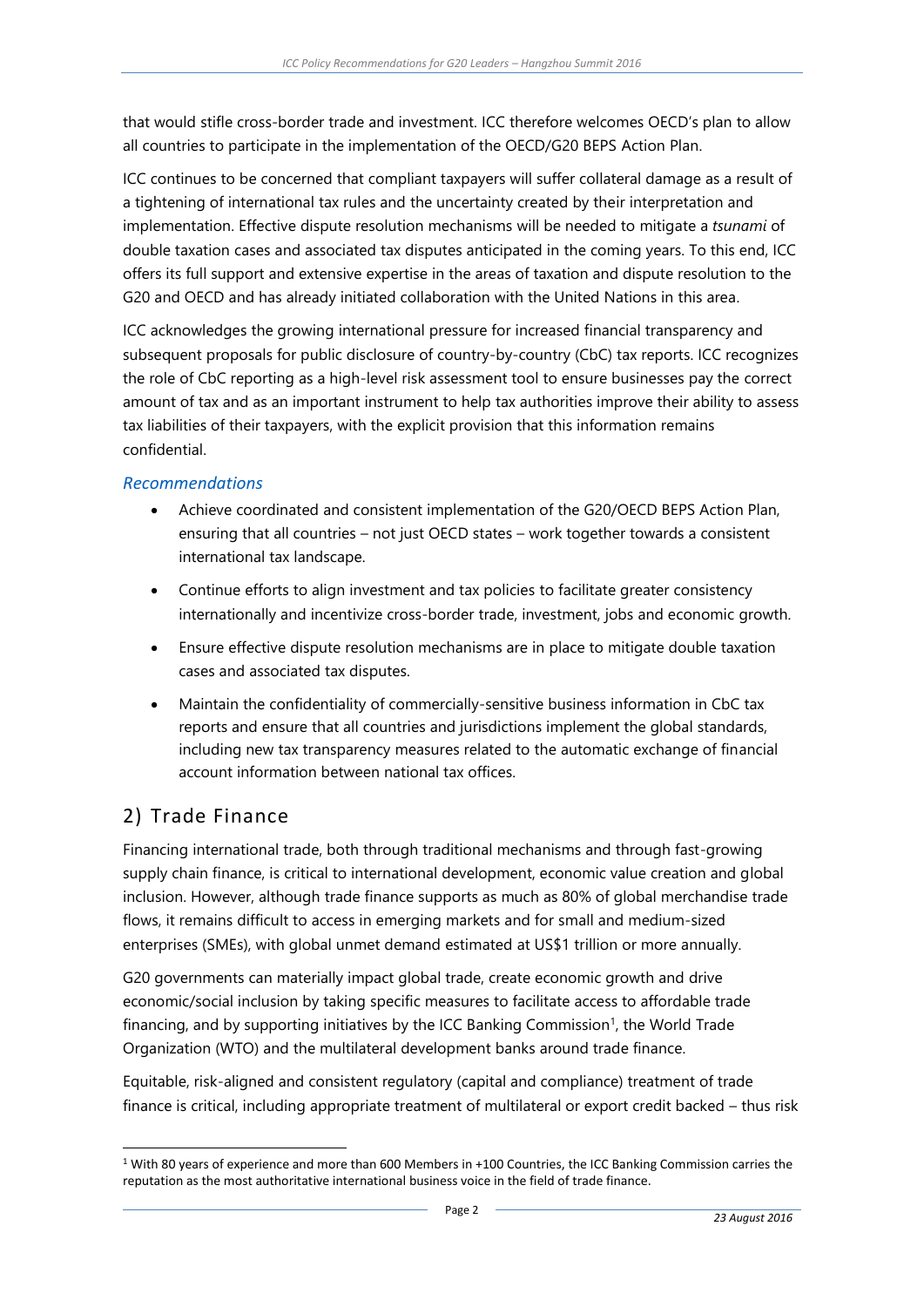mitigated – trade finance, enabling the engagement of developing and frontier economies into the global trade architecture. Additionally, G20 governments can advance and multiply the positive impact of trade financing and trade by actively enabling the deployment of FinTech solutions and propositions in international commerce. This includes the development of effective but non-stifling regulatory regimes, consistent standards and access to risk and credit data across jurisdictions.

The G20 can lend powerful support in advancing strategically important initiatives related to trade and trade financing, and is uniquely placed to mandate a multidisciplinary committee to drive the application of FinTech to trade and finance, ensuring maximum benefit to economic growth, inclusion and international development.

#### *Recommendations*

- Ensure equitable, risk-aligned and consistent regulatory treatment of trade finance to enable the engagement of developing and frontier economies.
- Advance and multiply the positive impact of trade financing and trade, by actively enabling the deployment of FinTech solutions and propositions in international commerce.

#### 3) Trade

The pace of growth in world trade has been weak in recent years and consequently there is a pressing need for G20 members of the WTO to identify means to further liberalize trade.

The application of information technology and internet communications for SMEs, particularly in developing countries, holds enormous potential for facilitating their wider access to global markets with knock-on benefits of increased global trade levels and national growth rates. Localization barriers to trade, however, impede efficiencies for companies and curtail access to global markets. Therefore, countries should maintain the free flow of communications across borders. Recognizing the importance of e-commerce for the world economy, WTO Members agreed in 1998 to a *standstill* whereby no customs duties are imposed on e-commerce transmissions. This *standstill* should be made permanent to build confidence in the growth of e-commerce and the millions of companies worldwide that provide goods and services through e-commerce transactions.

Plurilateral sectoral tariff initiatives also have tremendous potential to further liberalize trade, and recent developments at the WTO have laid the ground for more sectoral agreements, including the recently expanded Information Technology Agreement (ITA) and the negotiations on environmental goods. These initiatives demonstrate value-added progress by the WTO and align with broader themes of liberalizing access to markets and promoting benefits of streamlined global value chains. A number of industries and WTO members have called for plurilateral sectoral tariff negotiations, and global industry support has been a signal to WTO that sectoral agreements are "doable" and that an open, free and fair global trading system in key sectors creates opportunities for innovation, sustainable growth and value-added employment.

#### *Recommendations*

- Call on WTO members to continue to refrain from taxing electronic commerce, and create conditions for the further development of the global digital economy.
- Initiate sectoral negotiations at WTO that can make a significant contribution to economic growth by reducing the cost of trading.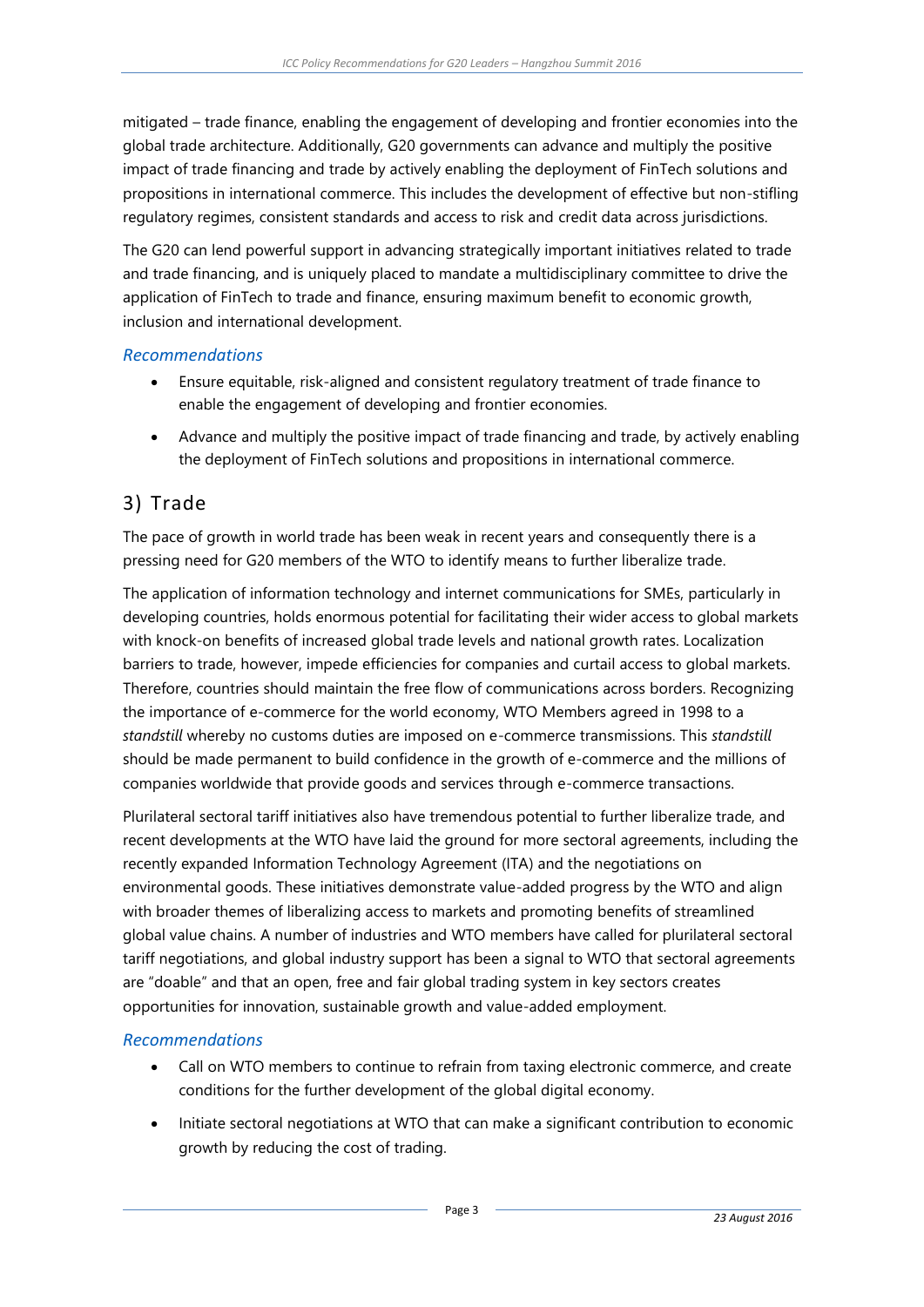- Make concrete progress on the liberalization of trade in services through alternative negotiating approaches, including plurilateral approaches such as the Trade in Services Agreement (TiSA), with the ultimate aim of transferring results into the WTO. It is estimated that removing barriers to global exports of tradable services could generate world trade gains of US\$1.0 trillion and global employment gains of almost 9 million jobs.
- Encourage more countries to join the recently announced plurilateral initiative to eliminate tariffs on environmental goods, expand product coverage using the widest possible definition of green goods and eliminate unilaterally-imposed environmental rules that are trade-restrictive or create barriers to trade. A meaningful WTO agreement in liberalizing trade on environmental goods, even on a plurilateral basis, could deliver US\$10.3 billion of additional exports and augment employment gains by 256,000 jobs.

## 4) Investment

Investment, including Foreign Direct Investment (FDI), plays an important role in determining a country's economic prospects. ICC strongly supports FDI as an effective tool to foster economic growth and sustainable development and routinely calls on governments to maintain and strengthen investment protection and promotion agreements. In the near-term, this can be done through high-standard bilateral and regional investment agreements, and in the long-term, through an equally high-standard multilateral framework on investment.

Investment agreements must also continue to include strong dispute resolution provisions, through investor-state dispute settlement (ISDS) with independent proceedings to settle investment disputes.

ICC believes that investment broadly, and FDI specifically, can play a critical role towards realizing the Sustainable Development Goals (SDGs). The 2015 Addis Ababa Action Agenda places significant emphasis on mobilizing private finance to support implementation of the SDGs: The scale of private sector investment required to support the SDGs is significant and cannot be taken for granted.

#### *Recommendations*

- Include dispute resolution mechanisms in all investment agreements to ensure investors have direct access to effective and independent dispute settlement.
- Avoid sectoral discriminations in the negotiation of investment treaties, which have a direct impact on the inflow of FDI.
- Devote greater attention to state-owned enterprises (SOEs), which can enjoy a range of preferential benefits and compete with the private sector in investment and trade areas.
- Refrain from abusing "national security" provisions in agreements and treaties for protectionist purposes. Such procedures should be applied in a transparent, fair and nondiscriminatory manner if they are to be exceptionally used.
- Avoid forced localization provisions which have negative repercussions on both the investor and on the host country's attractiveness as an investment destination.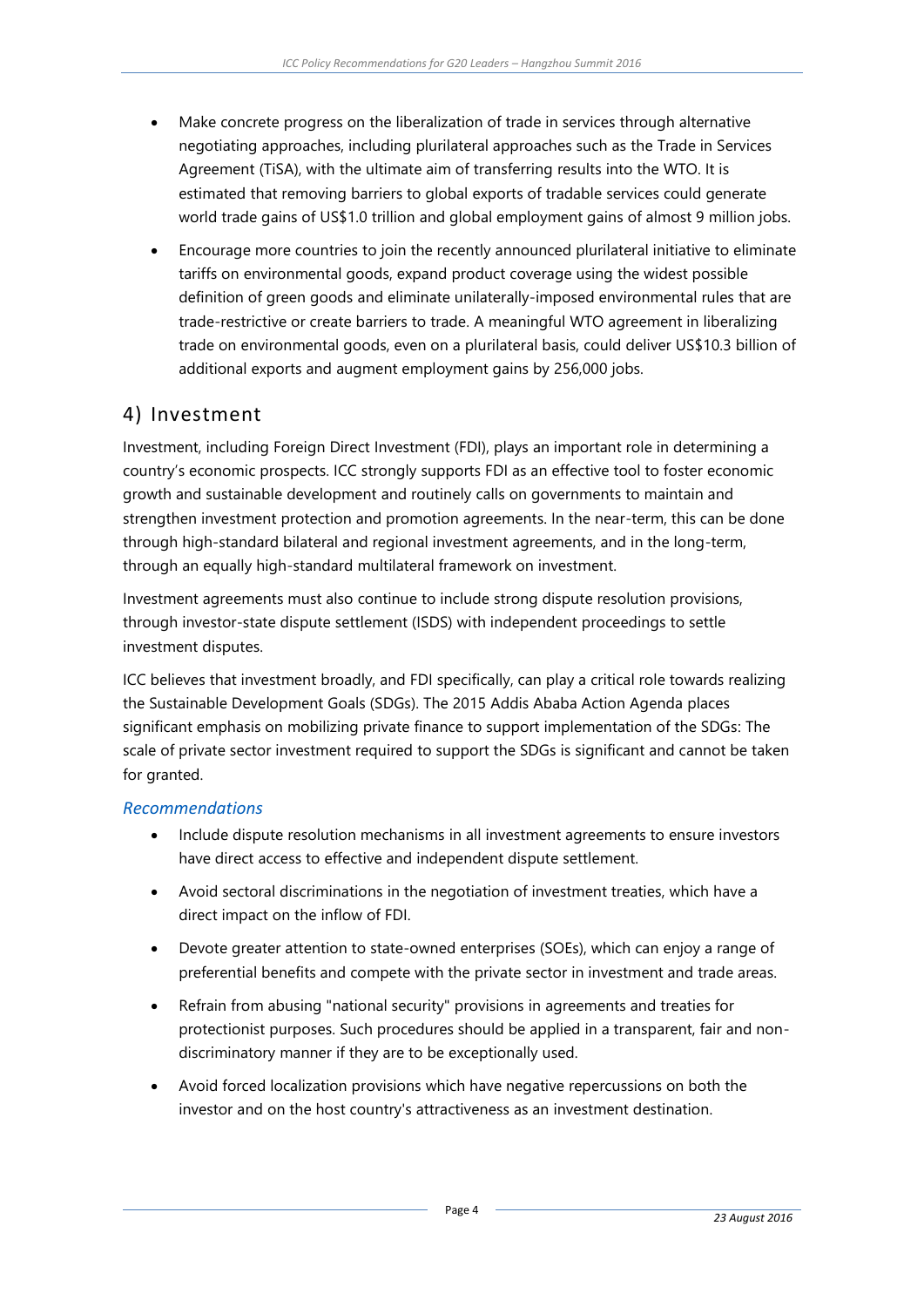## 5) Energy

Access to reliable, affordable, economically-viable, socially-acceptable and environmentally-sound energy is fundamental to economic growth and sustainable development. In light of expected growth in world population and energy demand (projected to increase by one-third by 2035, across all types and forms of energy), long-term energy access and security must become priorities for G20 Leaders.<sup>2</sup>

#### *Recommendations*

- Encourage the utilization of broad energy mix—including conventional fuels such as coal, gas, gas liquids and oil; nuclear power; and renewables such as bioenergy, geothermal, hydro, solar and wind—to drive sustainable development and help alleviate environmental or other sustainability challenges associated with any one form of energy.
- Manage the long-term transition to secure and sustainable global energy systems by establishing stable regulatory frameworks that incentivize energy investment, ensure longterm energy security, and promote sustainable energy delivery and consumption.
- Accelerate energy R&D investment for innovative energy technologies, and strengthen and encourage the expansion of well-trained scientists, engineers and technicians necessary to expand energy-related R&D.
- Continue to promote and support energy efficiency across industries, including establishing government efficiency standards and promoting energy-efficient behaviours and devices by energy consumers through education, regulation and incentives.
- Improve the global governance framework for energy policy, starting with establishing formal business representation in the G20 energy-related working groups. G20 Leaders should also: (i) encourage the completion of the International Energy Forum Joint Oil Data Initiative (JODI) work on oil, gas and coal information and (ii) reform current institutions (e.g., International Energy Agency, International Energy Forum), including increasing collaboration among countries and international energy-oriented organizations.
- Increase access to clean, modern forms of energy in accordance with SDG 7, with emphasis on Africa and the Asia-Pacific region, including support for (i) the UN SE4All initiatives and its High-Impact Opportunity (HIO) partners (including energy efficiency in district energy, green building, transportation, lighting and appliances); (ii) efforts by international organizations to improve energy access in developing countries (e.g., the African Development Bank's New Deal on Energy for Africa).

# 6) Climate change

l

Effective climate mitigation and adaptation requires scaling-up and advancing existing and new solutions to boost the transition towards resilient, low-carbon societies and economies at scale. Additionally, a growing and ageing world population and achieving an adequate standard of living for all is linked to sustainable economic growth and an increase in energy demand. One major strategy in a resource-constrained world is the use of low-carbon and renewable energies, as well as energy efficiency. However, often technologies, business models and infrastructure will take

<sup>&</sup>lt;sup>2</sup> More detailed recommendations can be found in a paper by the ICC G20 CEO Group: Six steps to energy sustainability [and security: Business recommendations for G20 Energy Ministers](http://iccwbo.org/Global-influence/G20/ICC-and-G8-G20/ICC-shares-recommendations-to-G20-Energy-Ministerial/)